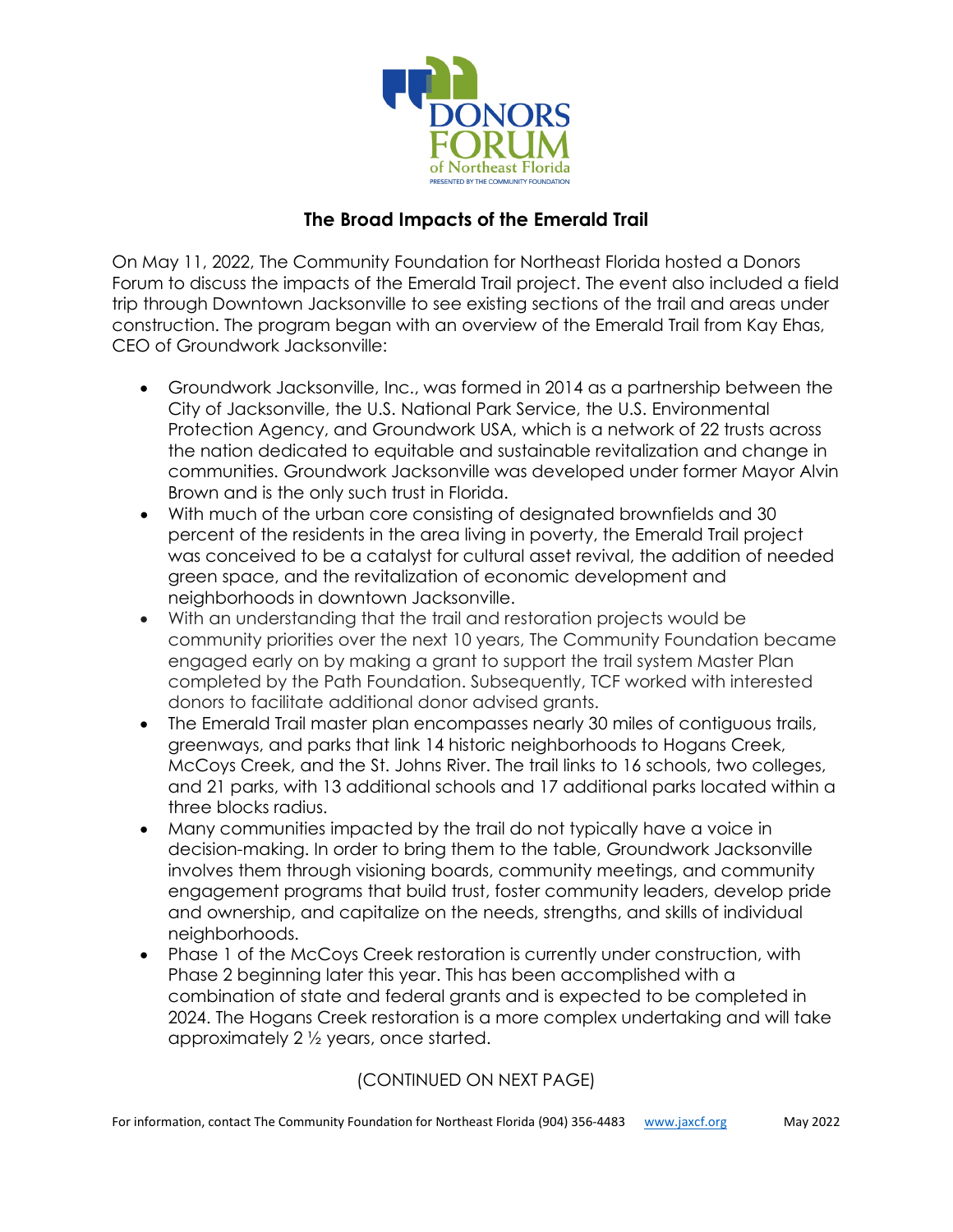- The first two segments of the trail the LaVilla Link and the Hogans Creek Link are currently underway. There are five more trail segments to be built, which will be partially funded by the City's gas tax. The project is expected to cost approximately \$212 million over the next six years, and private funding will be an important component to make up the public/private funding gap.
- Benefits of the trail include access to many different parts of the city for all residents, elevation of downtown communities, the promotion of racial and social equity, and significant positive economic impacts, including an increase in home values and growth of local businesses.
- Current challenges include accelerating private funding to cover costs that are not part of public funding and continuing to effectively engage the communities along the trail.

Below are highlights from four guest panelists who discussed the broader benefits of the Emerald Trail:

*Highlights from Ennis Davis, Senior Urban Planner with Alfred Benesch & Company:*

- The Emerald Trail is a significant step toward reversing damage to urban communities, which have historically suffered from intentionally discriminatory federal policies and local zoning.
- The trail brings needed infrastructure to parts of Downtown Jacksonville that have often borne the brunt and the expense of infrastructure projects that have been implemented for the benefit of everyone else.
- Protecting the history and significance of the neighborhoods impacted by the trail is important and may require reconsidering zoning policies and other existing constraints, in order to make sure any future development keeps these places affordable and accessible for existing residents to live, work, and play.

*Highlights from David Miller, Co-founder of Brightway Insurance:*

- The pandemic has changed the paradigm of how people work and think about where they want to live. Quality of life is more important than ever.
- The Emerald Trail is a highly desirable amenity to add to the list of advantages in Northeast Florida such as the climate, beach, parks, river, etc. – that will help attract companies and workers to the area. It will enhance the value of Jacksonville as a destination.
- Having 30 miles of trail in the urban core is an ideal opportunity to focus on building up and investing in existing communities and connections, instead of simply attracting "big development" and outside investors.

*Highlights from Nipa Shah, MD, Chair of the Department of Community Health and Family Medicine at University of Florida, College of Medicine, Jacksonville:*

 The Emerald Trail will provide needed and necessary green space and access to outdoor amenities for a large segment of residents who do not currently have any.

# (CONTINUED ON NEXT PAGE)

For information, contact The Community Foundation for Northeast Florida (904) 356-4483 [www.jaxcf.org](http://www.jaxcf.org/) May 2022